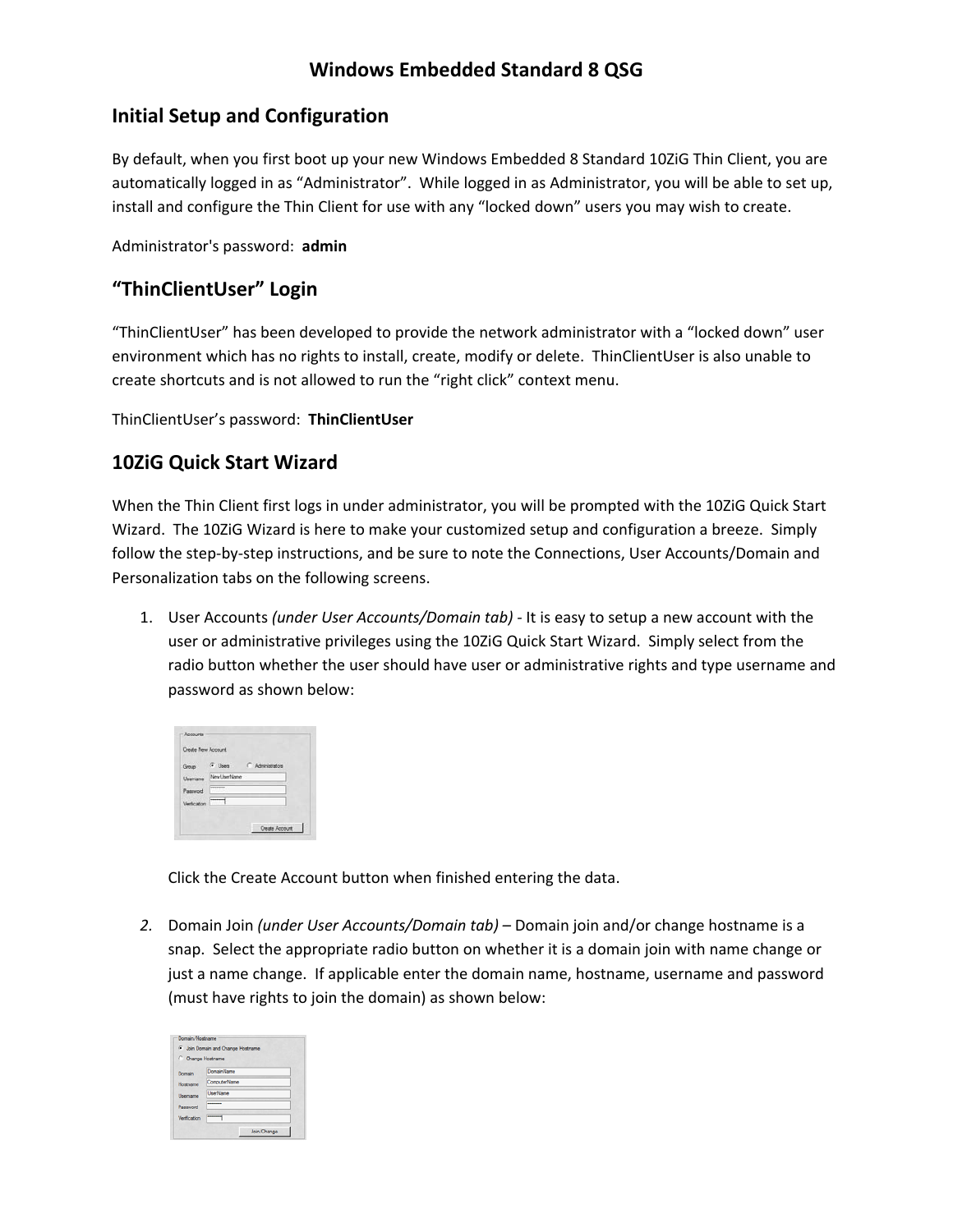Click the Join/Change button when finished entering the data.

3. Set up the Date & Time *(under Personalization tab) –* To change the date and time simply tab through the field and enter the date as shown below:

| 06/13/2016 10:12:19 |  |  |
|---------------------|--|--|
|---------------------|--|--|

Click the Set Date/Time button.

*4.* Enable/Disable the Unified Write Filter (UWF) *(under Personalization tab)* – By default the Unified Write Filter is off. To turn it on/off is quite easy. (Please do not turn it on until you are finished configuring your thin client). Please see document UWF Suggested Exclusions for extensive detail on UWF and setup. It can be downloaded here:

http://faq.10zigsupport.com/downloads/UWF%20Exclusions%20X86%20X64.pdf Select the appropriate radio button for the desired action. See below:

Click Change Write Filter. It will require a reboot to enable and the image will be protected from any changes.

## **Embedded Lockdown Manager**

Windows Embedded 8 Standard comes with the Embedded Lockdown Manager. ELM is a snap-in to the Microsoft Management Console (MMC). You can use ELM directly on a Windows Embedded 8 Standard device or you can use ELM on a development computer and then remotely connect to the thin client device. ELM automatically detects which lockdown features are installed on the device, and displays configuration options for only those features. ELM uses Windows Management Instrumentation (WMI) to detect and change configuration settings. Watch our video of ELM in action here: https://www.youtube.com/watch?v=fpC-K3\_3QiI

You can Shell Launcher to replace the default Windows Embedded 8 Standard shell with a custom shell. You can use any application or executable as your custom shell, such as a command window or a custom dedicated application. You can also configure Shell Launcher to launch different shell applications for different users or user groups. Here is the look and feel of the ELM as well as the features installed.

| <b>Actions</b><br>Shell Launcher<br>c'orogan)<br>explorer exc<br><b>B</b> Isport to Power Shell<br>Fo. Add a shell<br>View<br>a<br>Refresh<br><b>B</b> Help |
|-------------------------------------------------------------------------------------------------------------------------------------------------------------|
| ×                                                                                                                                                           |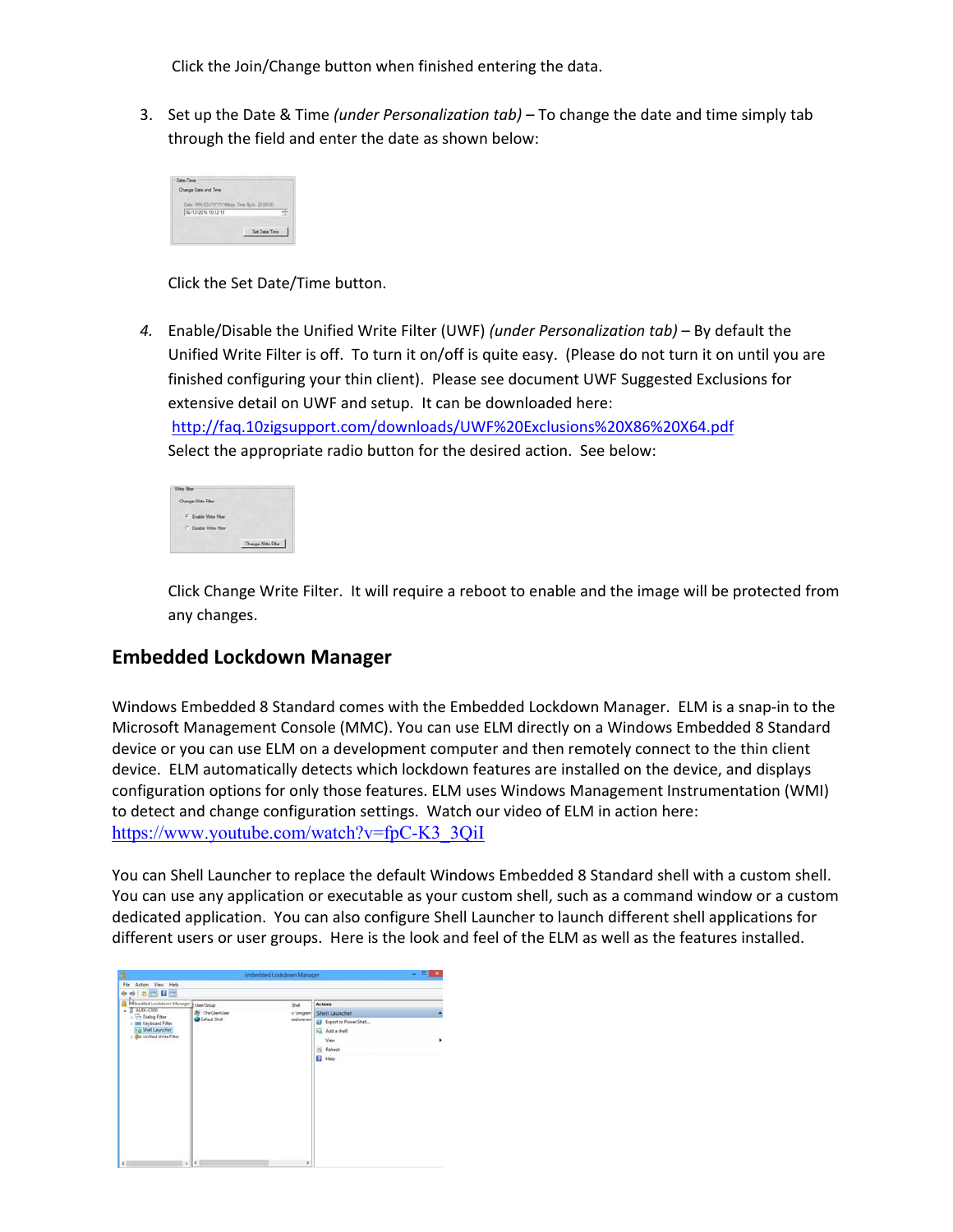## **Removing Automated Logon Feature**

By default the 10ZiG thin client is configured to auto logon as Administrator. That can be easily changed or removed by using the 10ZiG Quick Start Wizard. If you have exited the wizard, you can start it up again by clicking on this icon **10**<sub>24</sub> on the administrator desktop. Once the application is active, click on User Accounts/Domain tab. Choose the appropriate radio button to remove/change auto logon. Snapshot below is removing auto logon feature, note to change different data is required.

|  | C Autologon Domain C Disable Autologon Domain |
|--|-----------------------------------------------|
|  | C Autologon PC    Quable Autologon PC         |
|  |                                               |
|  |                                               |
|  |                                               |

### **How to Set a Static IP Address:**

- 1. Click on Control Panel, Network and Sharing Center, Change Adapter Settings.
- 2. Right‐click Local Area Connection and Select Properties.
- 3. Select Internet Protocol Version 4 and Click Properties.
- 4. Enter the static IP address, the Subnet mask, the Default gateway and close the dialog box.
- 5. Click OK and OK again to close the Local Area Connection Properties box.

# **Tight VNC**

The default password to connect to the Thin Client using the 10ZiG Manager is admin.

## **Wireless Setup**

If your 10ZiG thin client came with a wireless network card, then click on the following icon  $\frac{1}{16}$ . It will detect all the wireless networks that are in range to the thin client. Sample located below:



Locate the network you want to connect to and click on its name. If it is a network you know and you will connect to on a regular basis, you should select the option that says: *"Connect automatically"*. This way, whenever your device is in the networks range, it will automatically connect to it.



Once you click or tap *Connect*, Windows scans for the security settings of the network. Then, it will ask you for its security key.